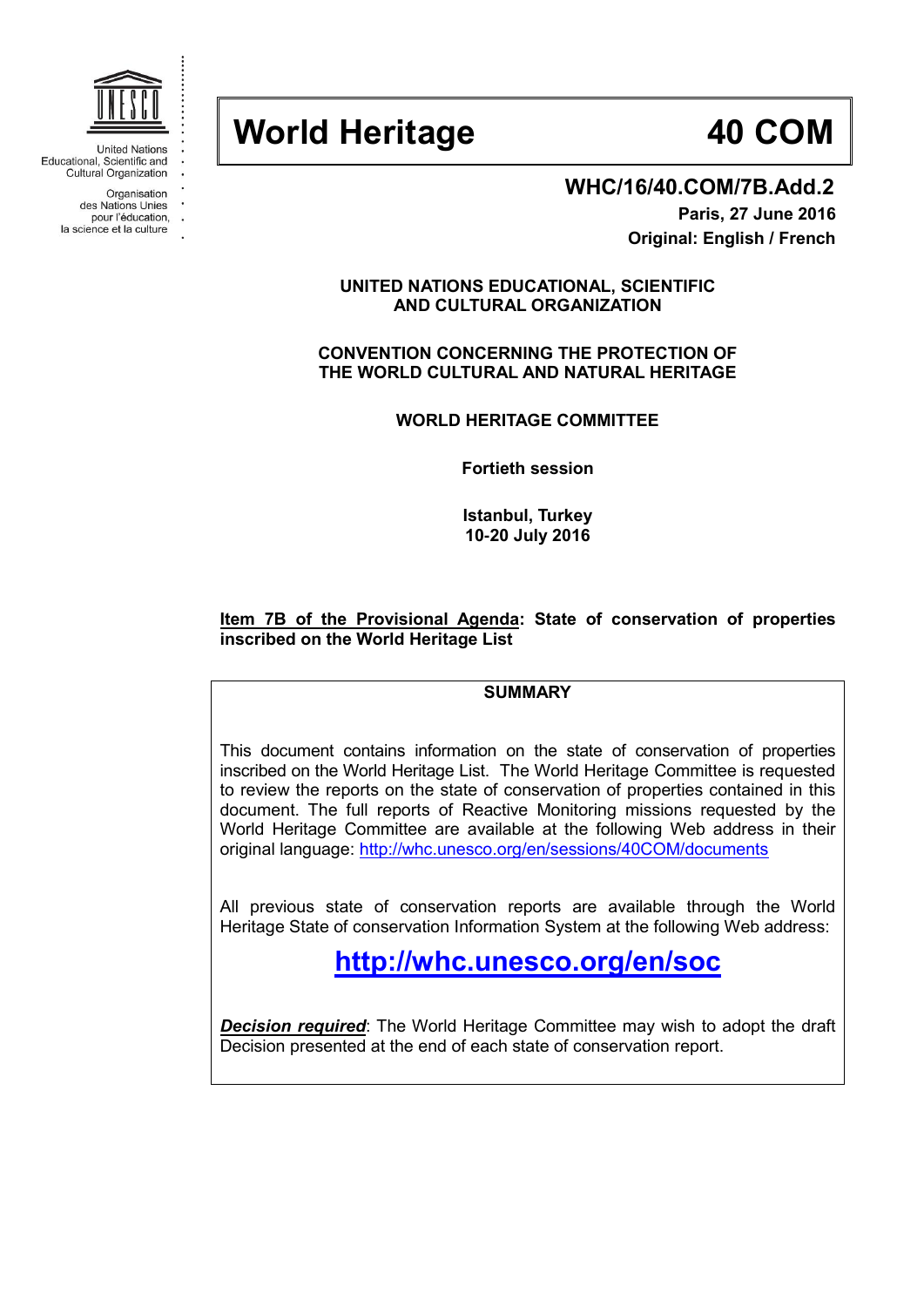#### **REPORTS ON THE STATE OF CONSERVATION OF PROPERTIES INSCRIBED ON THE WORLD HERITAGE LIST**

#### **CULTURAL PROPERTIES**

#### **EUROPE AND NORTH AMERICA**

#### **60. Diyarbakır Fortress and Hevsel Gardens Cultural Landscape (Turkey) (C 1488)**

*Year of inscription on the World Heritage List* 2015

*Criteria* (iv)

*Year(s) of inscription on the List of World Heritage in Danger* N/A

*Previous Committee Decisions* see page [http://whc.unesco.org/en/list/1488/documents/](http://whc.unesco.org/en/list/1488/documents)

*International Assistance*  Requests approved: 0 Total amount approved: USD 0 For details, see page [http://whc.unesco.org/en/list/1488/assistance/](http://whc.unesco.org/en/list/1488/assistance)

*UNESCO Extra-budgetary Funds* 

N/A

*Previous monitoring missions*  N/A

*Factors affecting the property identified in previous reports*  N/A

*Illustrative material* see page<http://whc.unesco.org/en/list/1488/>

#### *Current conservation issues*

The World Heritage Centre has received information from third parties and media reports on damages to the World Heritage property "Diyarbakır Fortress and Hevsel Gardens Cultural Landscape".

On 15 December 2015, 17 December 2015, 6 April 2016 and 27 April 2016, letters were sent by the World Heritage Centre to the State Party requesting information and verification on the state of conservation of the property.

On 11 May 2016, the State Party submitted a report concerning the state of conservation of this property. This report provides information on the incurred damages and subsequent progress achieved in safeguarding the property.

In its report, the State Party noted the following details:

- A taskforce has been established to assess the damages on the property and its monuments. The taskforce concluded that there exist no major damages to the property in areas such as Diyarbakir Fortress, Ickale and Hevsel Gardens;
- Temporary conservation measures had to be undertaken to protect the property due to terrorist incidents. The bailey, which has 82 bastions, has a number of passes that have been temporarily closed with concrete blocks, in line with a decision taken by the Diyarbakir Regional